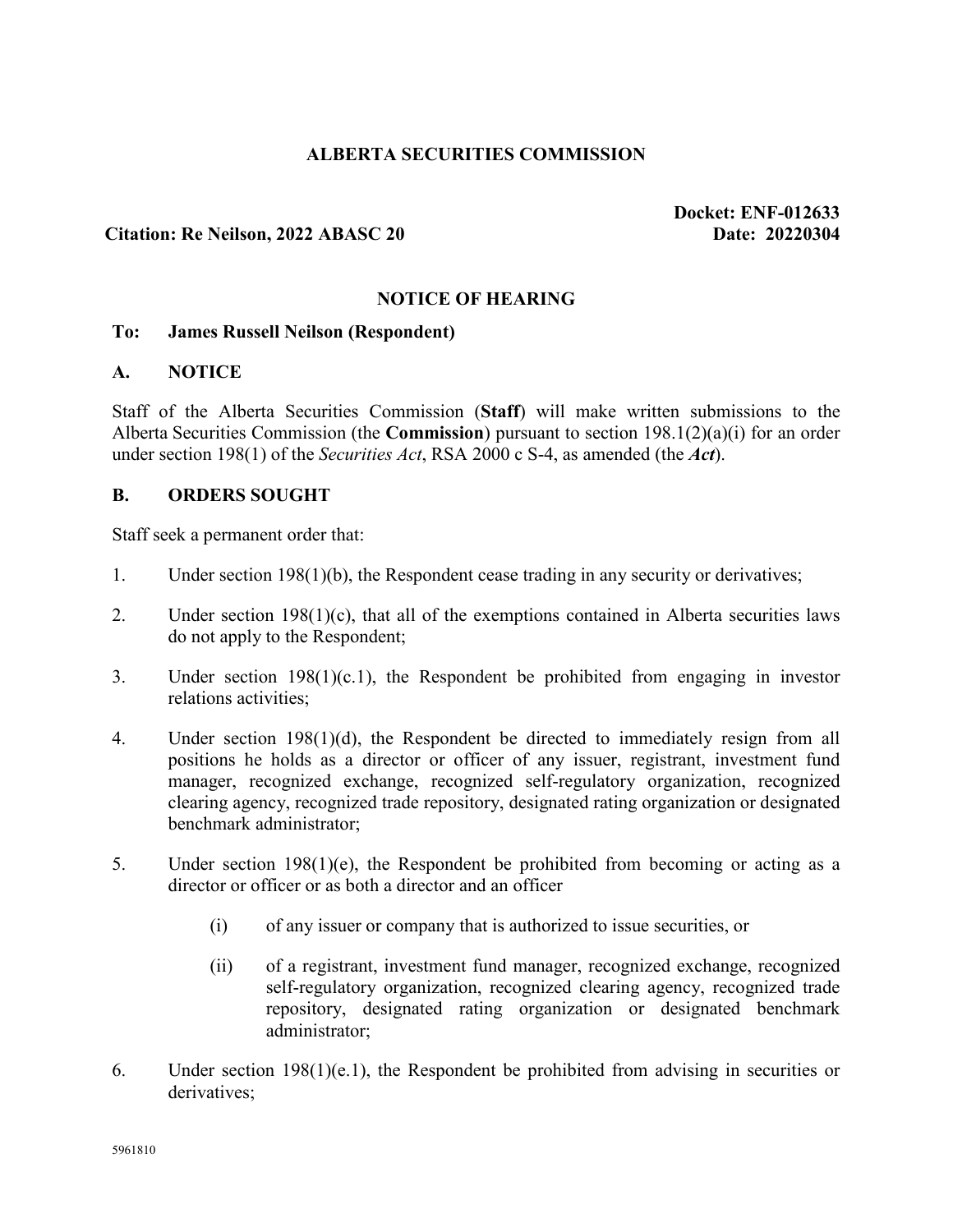- 7. Under section 198(1)(e.2), the Respondent be prohibited from becoming or acting as a registrant, investment fund manager or promoter;
- 8. Under section 198(1)(e.3), the Respondent be prohibited from acting in a management or consultative capacity in connection with activities in the securities market; and
- 9. Under section 198(1), such further and other orders as the Commission considers appropriate in the public interest.

### **C. GROUNDS**

The grounds are:

- (a) The Respondent was convicted of three counts of fraud over \$5,000 pursuant to section 380(1)(a) of the *Criminal Code*, RSC 1985, c C-46 on July 24, 2020, amongst other convictions;
- (b) The convictions related to offences committed in the Province of Alberta;
- (c) The offences arose from transactions, business or a course of conduct related to securities or derivatives; and
- (d) It is in the public interest for the Commission to make the order sought by Staff.

# **D. MATERIALS TO BE RELIED ON**

Staff will rely on the following:

- (a) *R v Neilson*, 2020 ABQB 433;
- (b) *R v Neilson*, 2020 ABQB 556;
- (c) The Affidavit of Jolie Rattenbury, investigator in the Enforcement branch of the Commission, sworn July 21, 2021, together with the Exhibits attached;
- (d) The Affidavit of Laurie Conklin, legal assistant in the Enforcement branch of the Commission, sworn February 2, 2022, together with the Exhibit attached; and
- (e) Such further and other materials as Staff may advise and the Commission may permit.

# **E. PROCEDURE**

The Respondent has an opportunity to be heard and may do so with or without legal counsel.

If the Respondent wishes to make oral submissions or present evidence to the Commission, the Respondent must, within 21 days of the date of service of this Notice, contact Jayne Lewis, Registrar, by telephone at 403.297.4277, by email at registrar@asc.ca or facsimile at 403.297.4486, following which a hearing date and time will be set by the Commission.